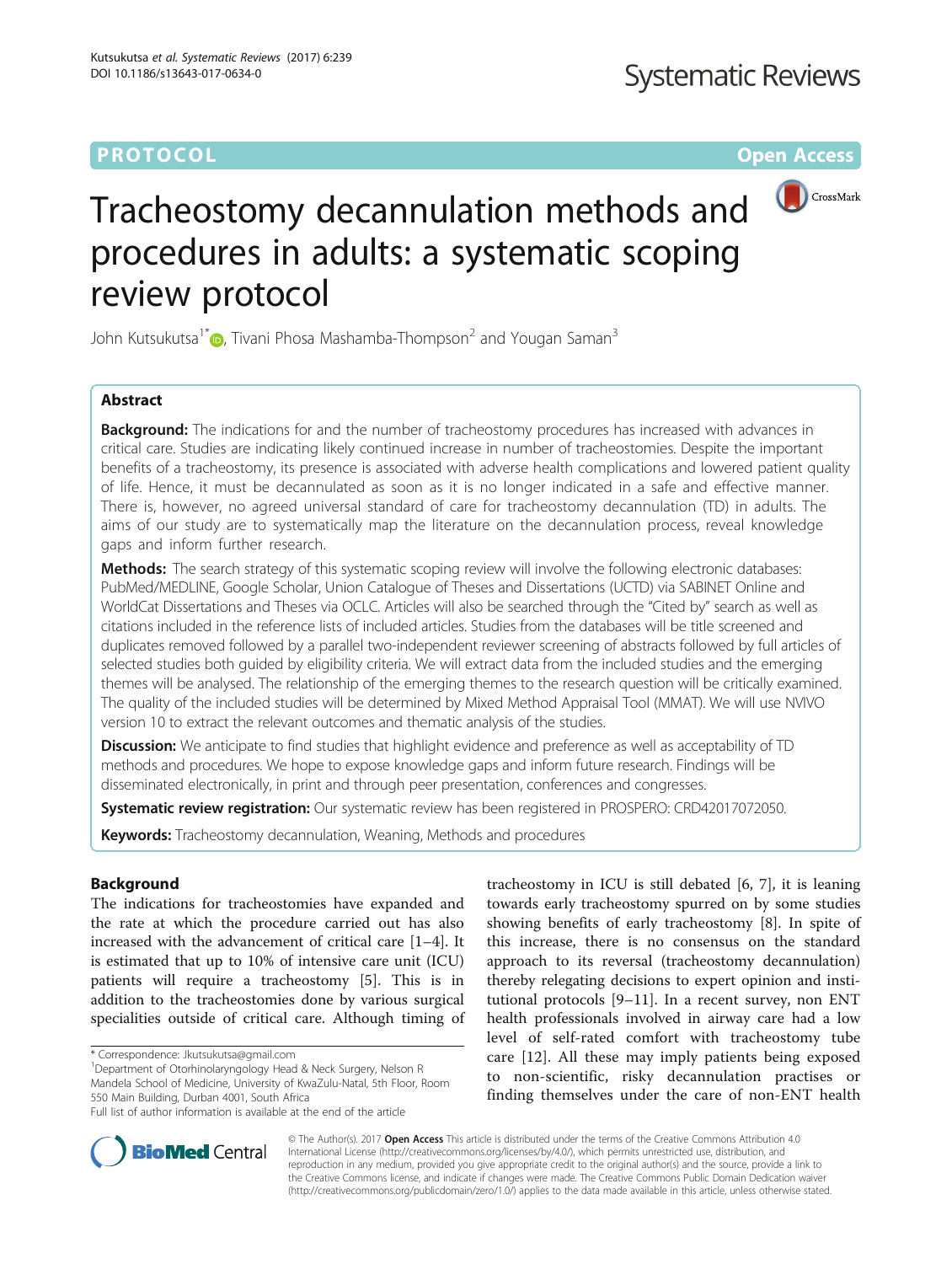care workers who may not feel comfortable decannulating them.

Article 26 of the United Nations Convention on the Rights of Persons with Disabilities obliges member states to 'take effective and appropriate measures, including through peer support, to enable persons with disabilities to attain and maintain maximum independence, full physical, mental, social and vocational ability, and full inclusion and participation in all aspects of life' [\[13](#page-4-0)]. Regaining verbal communication is one of the benefits of TD which allows attainment of these goals. Decannulation improves patient comfort, perceived physical appearance in addition to improved speech and swallowing [\[14](#page-4-0)–[17\]](#page-4-0). It is therefore prudent to have tracheostomy decannulation (TD) as soon as it is no longer indicated in a safe and effective manner.

Tracheostomy decannulation has a risk of failure with fatal consequences if not managed appropriately. Experts in different settings have different opinions and approaches to TD [\[18](#page-5-0)]. This raises the question of whether we understand what is available well enough to design and carry out further research that speaks to all. It is our contention that this systematic scoping review will better our understanding of the decannulation process, expose knowledge gaps and stimulate research to fill in the gaps. We therefore aim to explore evidence on methods and procedures for tracheostomy decannulation in adults. Our objectives are the following:

 $\geq$  To highlight evidence base for the different methods and procedures for TD

➢ To determine the preference of method and

procedures for TD in adults

 $\geq$  To determine the acceptability (to patients and

health care workers) of method and procedures for TD in adults

Systematically mapping the available evidence for TD methods and procedures will cascade into better outcomes for tracheostomy patients through enhanced understanding and more scientific approaches to TD.

## Methodology

## Systematic scoping review

We will conduct a systematic scoping review of peer-reviewed and grey literature on the methods and procedures of TD in adults. The review will include a quality assessment. This review will be guided by Arksey and O'Malley's [\[19](#page-5-0)] scoping review framework which stipulates the following steps:

- 1. Identifying the research question
- 2. Identifying relevant studies
- 3. Study selection
- 4. Charting the data
- 5. Collating, summarising and reporting the results

#### Identifying the research question

The research question is, what is the evidence available for the different methods and procedures for TD in adults?

The sub research questions are as follows:

- 1. What is the preference of method and procedures for tracheostomy decannulation in adults?
- 2. What is the acceptability of TD methods and procedures?

#### Eligibility of research question

The study has used the Population Intervention Comparator Outcomes (PICO) framework to determine the eligibility of research question as illustrated in Table 1 below.

#### Identifying relevant studies

Primary studies with a clear empirical base utilising qualitative, quantitative and mixed methods published in peer-reviewed journals as well as in grey literature addressing the research question will be included. An electronic search of the following databases will be conducted: PubMed/MEDLINE, Google Scholar, Union Catalogue of Theses and Dissertations (UCTD) via SABINET Online and World Cat Dissertations and Theses via OCLC. Websites such as the World Health Organisation (WHO) and governmental websites will be searched for policies and guidelines for TD. Studies will be identified by searching literature published in any language from January 1985 to date. A hand search through the main published texts used in otorhinolaryngology teaching and practise will also be conducted.

Articles will also be searched through the 'Cited by' search as well as citations included in the reference lists of included articles. The search terms will include tracheostomy, decannulation, weaning, procedures, methods, complications and adults. After searching, duplicates will be removed and the studies will be screened against the inclusion and exclusion criteria.

Table 1 PICO Framework

| Criteria     | Determinants                                                                                                                                                                                                                                        |
|--------------|-----------------------------------------------------------------------------------------------------------------------------------------------------------------------------------------------------------------------------------------------------|
| Population   | Adults with tracheostomies                                                                                                                                                                                                                          |
| Intervention | Tracheostomy decannulation                                                                                                                                                                                                                          |
| Comparison   | Absence of TD                                                                                                                                                                                                                                       |
| Outcomes     | Primary-evidence for procedures and methods<br>Secondary-preference and acceptability: successful<br>decannulation, reduced complications of long-term<br>tracheostomy and increased comfort by health care<br>workers in undertaking the procedure |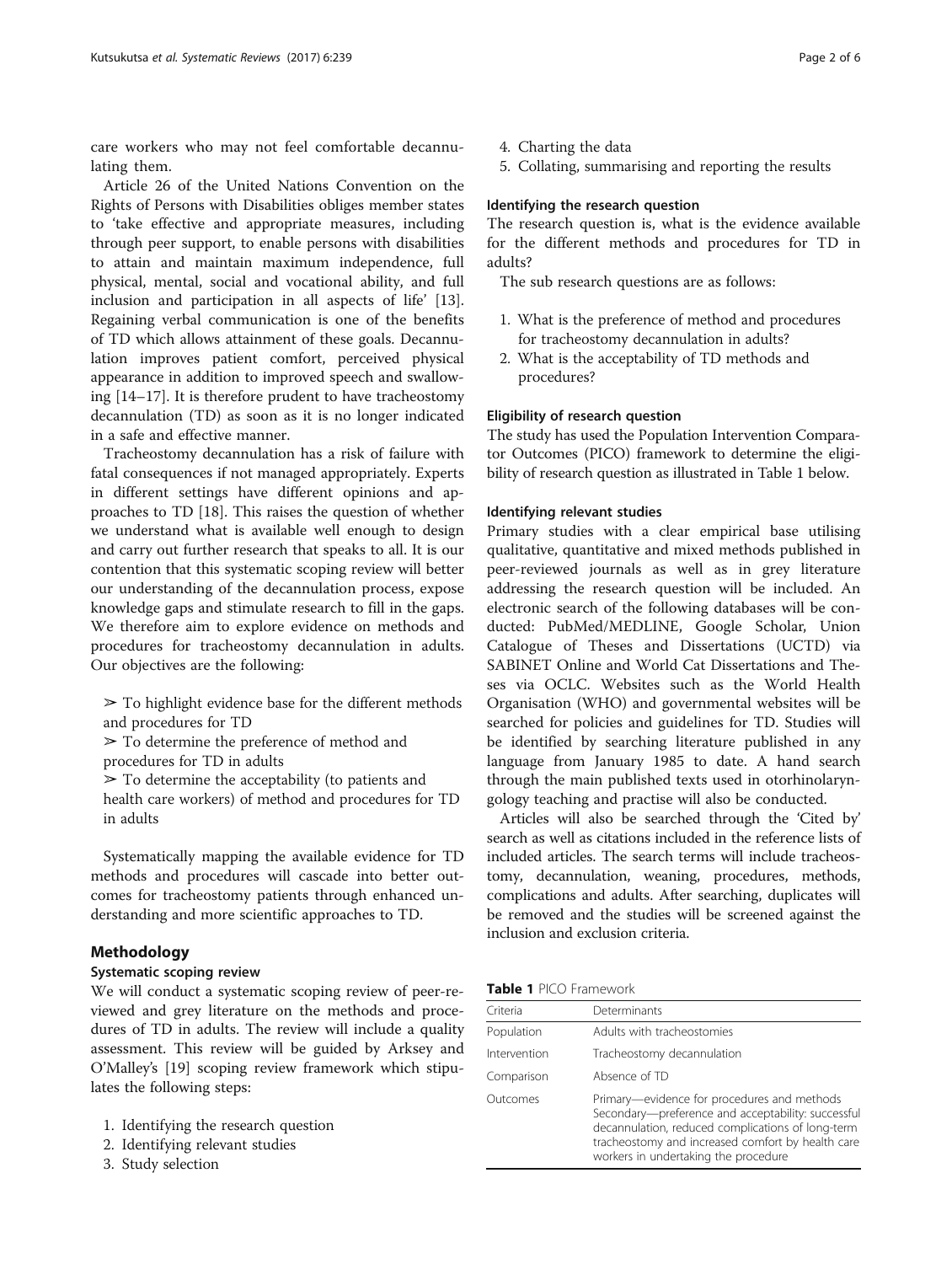## Study selection

The eligibility criteria were developed to ensure specific information relating to the research question is included in the studies.

## Inclusion criteria

For studies to be included they should meet the following criteria:

- $\geq$  Be in all languages
- $\geq$  Be available in full text

➢ Must focus or include adult TD methods and

procedures regardless of patient groups

- ➢ Must show evidence of preference and acceptability of TD methods and procedures
- $\geq$  Must have been published between 1985 to present

#### Exclusion criteria

Studies will be excluded if they met the following characteristics

- ➢ Studies including or focusing on paediatric TD methods and procedures
- ➢ Studies published before 1985
- ➢ Studies with no evidence of preference and
- acceptability of TD methods and procedures
- ➢ Studies not focusing or including TD methods and

procedures regardless of patient groups

 $\geq$  Studies not available in full text

Search strategy was piloted to check the appropriateness of selected electronic databases and key words (Table 2). An Endnote library will be created for this review. The primary investigator will conduct a comprehensive search and screening of the study titles from the above-mentioned databases. All studies with eligible titles will be exported to the endnote library, and all duplicates will be removed before abstract screening. Two reviewers will conduct abstract followed by full

Table 2 Pilot database search results

article screening of selected studies independently with guidance from the eligibility criteria.

To optimise the article search procedure, we will utilise our local library services, the UKZN library services to help with retrieving and finding articles to be included in the full-article screening. Authors will also be contacted for electronically unavailable papers.

The screening results will be reported by use of the adapted PRISMA chart as in Fig. [1.](#page-3-0)

#### Charting of data

Data charting table (Table [3](#page-3-0) below) will be used to extract background information and process the information from each utilised study. A data charting form highlighting the important aspects for the study will be developed and piloted. The variables and themes included will answer the research question. The data charting form will be continually updated.

#### Collating, summarising and reporting the results

A narrative account of the data extracted from the included studies will be analysed using the thematic content analysis. Data will be extracted around the following themes: TD procedures and methods, utility and acceptability, reduced complications of long-term tracheostomy, complexity of intervention and comfort by health care workers in undertaking the procedure. Emerging themes will also be extracted. The NVIVO software version 10 will be used to code and analyse data from included studies.

#### Synthesis

The resulting themes will be analysed and their relationship to the research question critically examined. Reviewers will also analyse the implication of the findings in relation to the aim of the study as well as to future research and evidential framework for policy and practise in low- and medium-income settings. An attempt will be made to draw from evidence safe and

| Keyword search                                                                                                                                                                                                                                                                                                                                                                                                                                                                                                                                                                                                                                                                                                                                                                                                                                 | Date of search | Search engine used | Number of<br>publications<br>retrieved |
|------------------------------------------------------------------------------------------------------------------------------------------------------------------------------------------------------------------------------------------------------------------------------------------------------------------------------------------------------------------------------------------------------------------------------------------------------------------------------------------------------------------------------------------------------------------------------------------------------------------------------------------------------------------------------------------------------------------------------------------------------------------------------------------------------------------------------------------------|----------------|--------------------|----------------------------------------|
| AND decannulation) OR tracheostomy) AND percutaneous) OR tracheostomy<br>decannulation) OR tracheostomy care) OR tracheostomy) AND care) OR<br>tracheostomy decannulation protocol) OR tracheostomy) AND protocol)<br>OR tracheostomy decannulation methods) OR tracheostomy) AND decannulation<br>methods) OR tracheostomy complications) OR tracheostomy) AND complications)<br>OR tracheostomy weaning) OR tracheostomy) AND weaning) OR tracheostomy<br>long stay) OR tracheostomy) AND long stay) OR tracheostomy rehabilitation) OR<br>tracheostomy) AND rehabilitation)) OR percutaneous tracheostomy) OR percutaneous)<br>AND tracheostomy)) OR removal tracheostomy) OR removal) AND tracheostomy))<br>OR decannulation method) OR decannulation) AND method)) AND ("1985/01/01<br>"[Date - Publication]: "3000"[Date - Publication]) | 18 June 2017   | Medline via Pubmed | 2550                                   |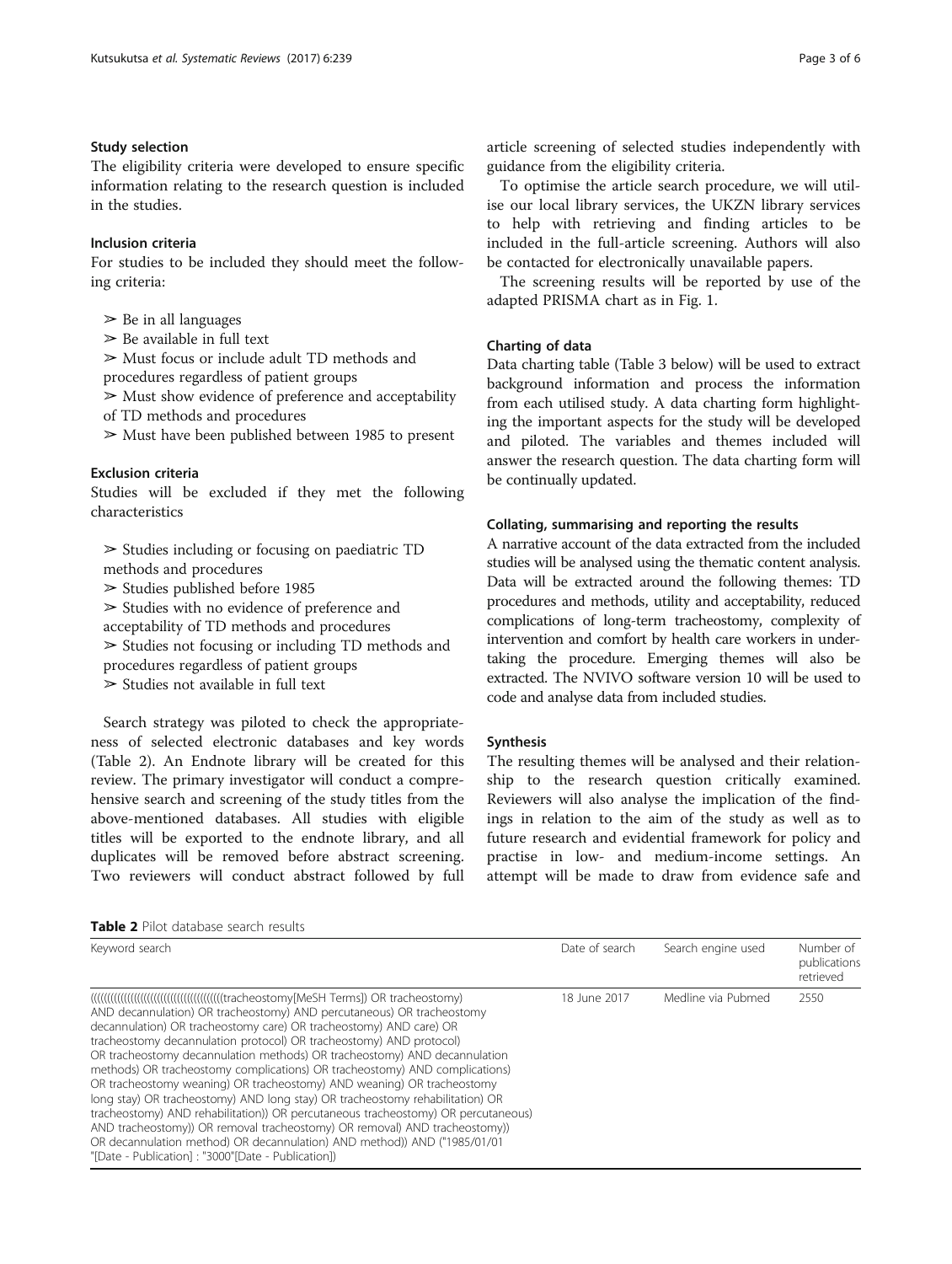<span id="page-3-0"></span>

#### Table 3 Data charting table form

Author and date Journal full reference Aims or research questions Recruitment context/study population Sampling method Study design Theoretical background Data collection methods used Data analysis employed Intervention (TD) Intervention outcomes (methods and procedures: evaluation, removal and monitoring; preference, acceptability) Most relevant finding Level of evidence Conclusions Comments

effective guidelines that are practical in low- to mediumincome countries for specific patient groups.

## Quality appraisal

The Mixed Method Appraisal Tool (MMAT)-version 2011 [[20\]](#page-5-0) will be used to determine quality of the studies. For appraising a qualitative study, we will use section 1 of the MMAT, for a quantitative study, we will use section 2 for randomised controlled, section 3 for non-randomised, and section 4 for descriptive studies. For a mixed methods study, we will use section 1 for appraising the qualitative component, the appropriate section for the quantitative component (2 or 3 or 4) and section 5 for the mixed methods component. The tool will be used to examine the appropriateness of aim of study, adequacy and methodology, study design, data collection, study selection, data analysis, presentation of findings, author's discussions and conclusions. The results from scrutiny of above mentioned aspects will determine quality of resultant article.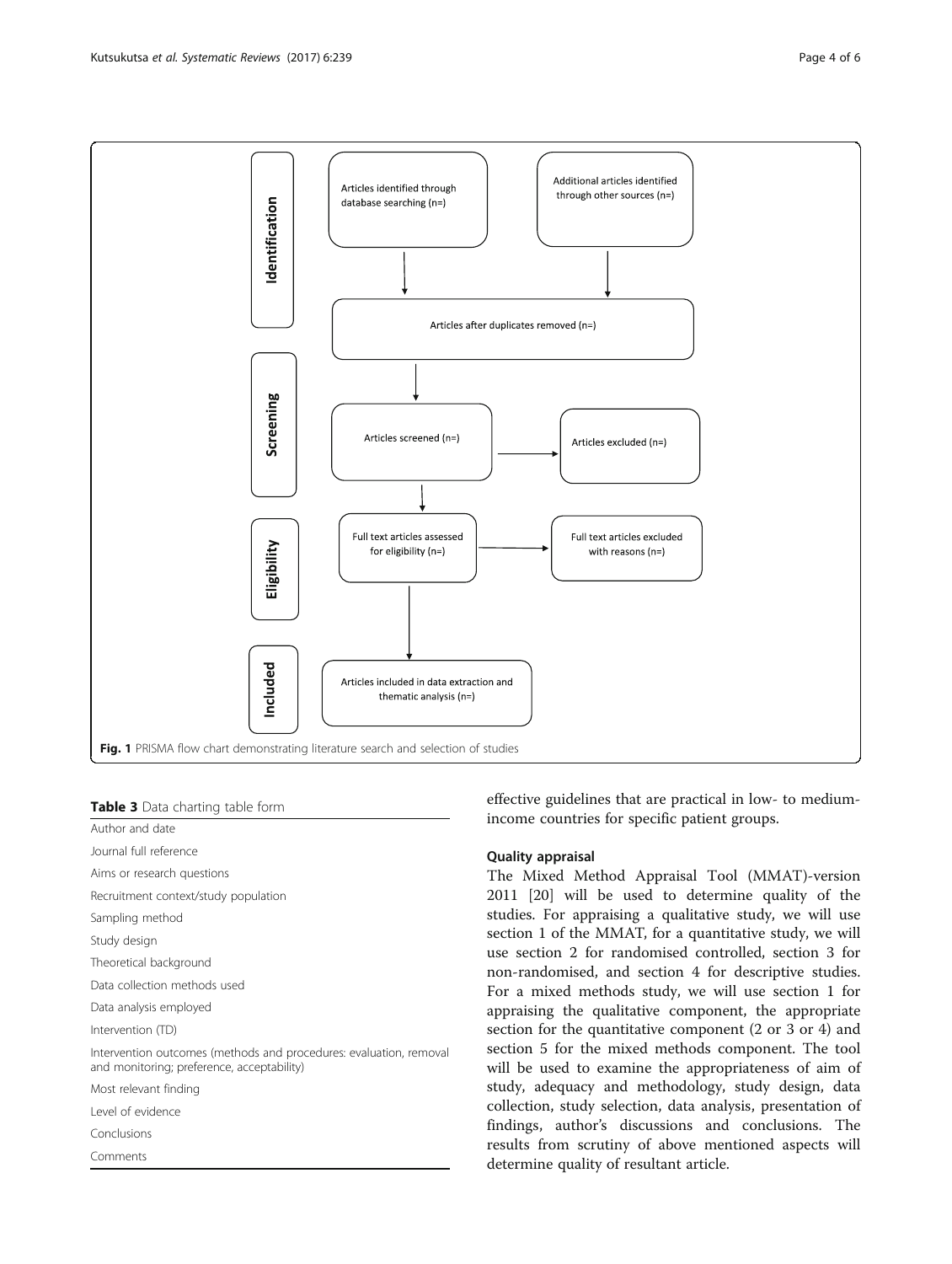## <span id="page-4-0"></span>**Discussion**

Tracheostomy decannulation marks a significant point in-patient rehabilitation post a frequently severe illness. It marks the return to normal or near normal phonation with improved communication, improved physical appearance and elimination of potential health complication of having a tracheostomy. A recent systematic review by Santus et al. [\[21](#page-5-0)] focussed on assessing predictor factors of successful decannulation and to propose a predictive score to help clinicians in choosing decannulation timing. Another more recent systematic review by Singh et al. [10] focussed on objective criteria for decannulation. Both studies concluded there is need for higher evidence research around the subject; we however aim to map literature around the whole process, contextualise it according to its themes to allow a better understanding thereby exposing knowledge deficits from which the higher evidence research can be built on.

Tracheostomy in children is different from tracheostomy in adults in terms of indications and decannulation time although the complications are similar [[22](#page-5-0)]. This systematic scoping review focuses on decannulation in adults regardless of the indication for tracheostomy. It includes all studies from January 1985 to date because studies published prior are unlikely to reflect or include aspects pertaining to percutaneous dilatational tracheostomy which was first published in that year. It is anticipated that the results of this systematic scoping review will contribute to safe and effective rehabilitation of patients with tracheostomies.

#### Abbreviations

ICU: Intensive care unit; MMAT: Mixed Method Appraisal Tool; PICO: Population Intervention Comparator Outcomes; PRISMA: Preferred Reporting Items for Systematic Reviews and Meta-Analyses; TD: Tracheostomy decannulation

#### Acknowledgements

The authors would like thank the College of Health Sciences, University of KwaZulu-Natal for financially supporting the development of this research study and Dr. Kuhn–Stanger ENT Consultant for critiquing the work.

#### Funding

The University of KwaZulu-Natal College of Health Sciences funded this research study. They also provided the resources used in the development of this protocol.

#### Availability of data and materials

All data generated or analysed during this study will be included in the published systematic scoping review article and will also be available upon request.

#### Authors' contributions

JK conceptualised the study and prepared the draft proposal under the guidance and supervision of TPM-T and YS. All three authors contributed to the development of the background and planned output of the research as well as the design of the study. TPM-T contributed to the development of the methods relating to the review and synthesis of data including the sifting and data extraction process. JK prepared the manuscript, and TPM-T and YS reviewed it. All three authors contributed to the reviewed draft version of the manuscript and approved the final version.

#### Ethics approval and consent to participate

Not applicable.

## Consent for publication

Not applicable.

#### Competing interests

The authors declare that they have no competing interests.

#### Publisher's Note

Springer Nature remains neutral with regard to jurisdictional claims in published maps and institutional affiliations.

#### Author details

<sup>1</sup>Department of Otorhinolaryngology Head & Neck Surgery, Nelson R Mandela School of Medicine, University of KwaZulu-Natal, 5th Floor, Room 550 Main Building, Durban 4001, South Africa. <sup>2</sup>Discipline of Public Health University of KwaZulu-Natal, Durban 4001, South Africa. <sup>3</sup>Department of Otorhinolaryngology Head & Neck Surgery, University of KwaZulu-Natal, Durban 4001, South Africa.

#### Received: 3 August 2017 Accepted: 23 November 2017 Published online: 04 December 2017

#### References

- 1. Beatrous WP. Tracheostomy (tracheotomy). Its expanded indications and its present status based on an analysis of 1,000 consecutive operations and a review of the recent literature. Laryngoscope. 1968;78(1):3–55.
- 2. Cheung NH, Napolitano LM. Tracheostomy: epidemiology, indications, timing, technique, and outcomes. Respir Care. 2014;59(6):895–915. discussion 916-9
- 3. Goldenberg D, et al. Tracheotomy: changing indications and a review of 1130 cases. J Otolaryngol. 2002;31(4):211.
- 4. Regan K, Hunt K. Tracheostomy management. Continuing Education in Anaesthesia Critical Care & Pain. 2008;8(1):31–5.
- 5. Apezteguia C, Ríos F, Pezzola D. Tracheostomy in patients with respiratory failure receiving mechanical ventilation: how, when, and for whom? In: Evidence-Based Management of Patients with Respiratory Failure, A. Esteban, D.J. Cook, and A. Anzueto. Berlin, Heidelberg: Springer Berlin Heidelberg; 2004. p. 121–34.
- 6. Ceriana P, et al. Weaning from tracheotomy in long-term mechanically ventilated patients: feasibility of a decisional flowchart and clinical outcome. Intensive Care Med. 2003;29(5):845–8.
- 7. Young D, et al. Effect of early vs late tracheostomy placement on survival in patients receiving mechanical ventilation: the TracMan randomized trial. JAMA. 2013;309(20):2121–9.
- 8. Rumbak MJ, et al. A prospective, randomized, study comparing early percutaneous dilational tracheotomy to prolonged translaryngeal intubation (delayed tracheotomy) in critically ill medical patients. Crit Care Med. 2004; 32(8):1689–94.
- 9. Santus P, et al. A systematic review on tracheostomy decannulation: a proposal of a quantitative semiquantitative clinical score. BMC Pulmonary Medicine. 2014;14(1):201.
- 10. Singh RK, Saran S, Baronia AK. The practice of tracheostomy decannulation—a systematic review. Journal of Intensive Care. 2017;5(1):38.
- 11. Choate K, Barbetti J, Currey J. Tracheostomy decannulation failure rate following critical illness: a prospective descriptive study. Aust Crit Care. 2009; 22(1):8–15.
- 12. Al Sharhan S, Sohail M, Ahmad K, Siddiqui MI. Self-reported comfort with tracheostomy tube care Cross-sectional survey of non-ear, nose and throat health care professionals. Saudi med Journal. 2014;35:63–6.
- 13. Rights, U.N.H. Convention on the Rights of Persons with Disabilities. 1996 [cited 29 July 2017]; Available from: [http://www.ohchr.org/EN/HRBodies/](http://www.ohchr.org/EN/HRBodies/CRPD/Pages/ConventionRightsPersonsWithDisabilities.aspx#26) [CRPD/Pages/ConventionRightsPersonsWithDisabilities.aspx#26](http://www.ohchr.org/EN/HRBodies/CRPD/Pages/ConventionRightsPersonsWithDisabilities.aspx#26).
- 14. Christopher KL. Tracheostomy decannulation. Respir Care. 2005;50(4):538–41.
- 15. Durbin CG. Tracheostomy: why, when, and how? Respir Care. 2010;55(8): 1056–68.
- 16. O'Connor HH, et al. Decannulation following tracheostomy for prolonged mechanical ventilation. J Intensive Care Med. 2009;24(3):187–94.
- 17. Shreeharsha Maruvala, R.C., Ruchi Rajput. Tracheostomy Decannulation: When and How? Research in Otolaryngology, 2015. Vol. 41: p. pp. 1–6